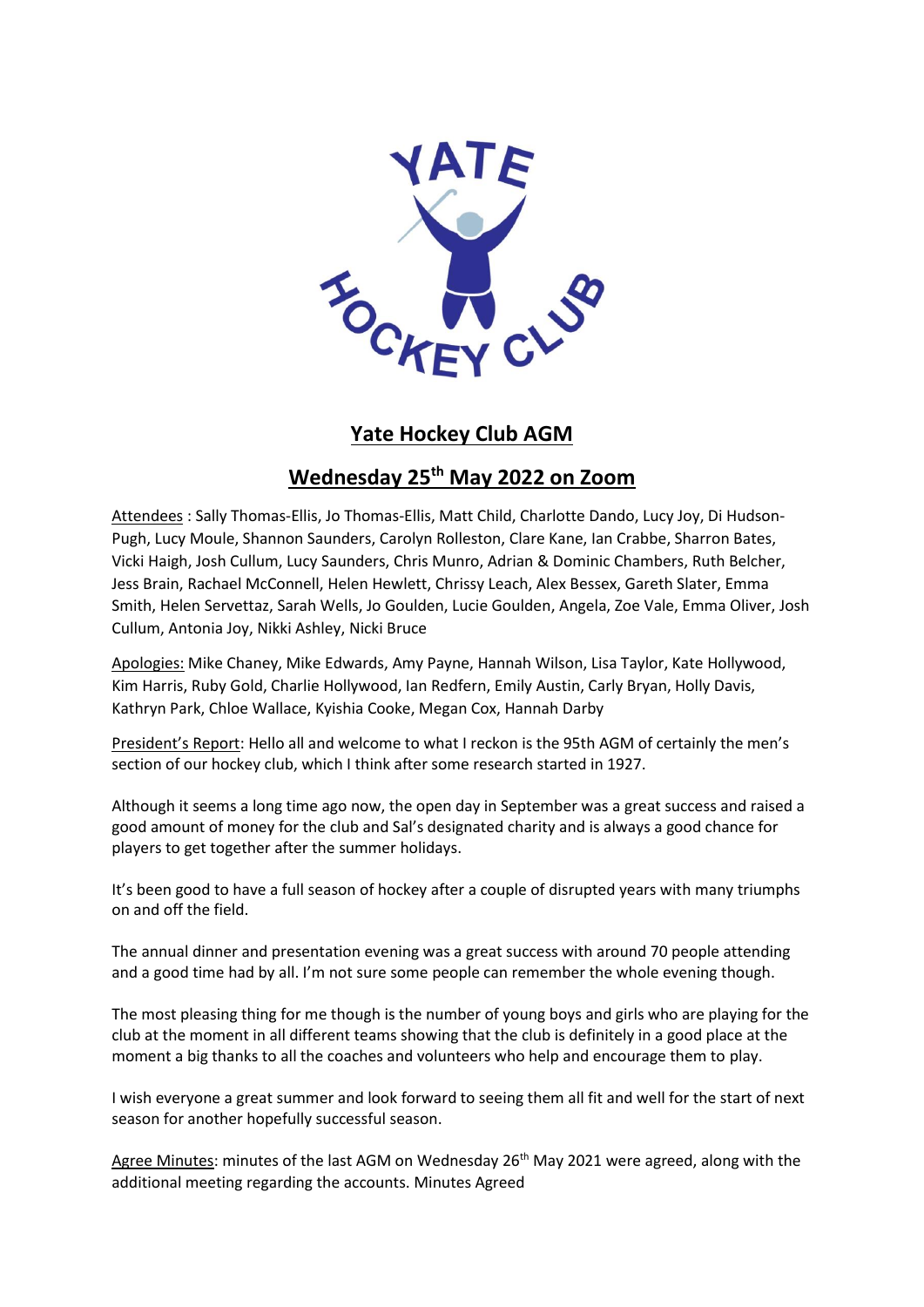Questions on Senior Captains report – No questions

Questions on Juniors section - No questions

Update from Treasurer's –

Ladies – Pleasing report, operating profit £4,982.80. However, we need to take in to account coaching costs, we carried over £400 from last season, pitch costs likely to increase for the ladies and fundraising last season was really positive. We feel we don't need to increase subs this season but need to be mindful of losing players to Uni, we need to pick up some new adults and also manage the £24 that goes into the members club which is now going to stay into the appropriate club accounts, so subs are not increased.

Questions: from Di – what is the members club? – this account supports items such as storage, future proofing the club on kit and equipment, a sinking fund for investment that didn't impact operating costs. So, we suggest to move the £24 from the members club per player to prevent any losses and keeps subs as they are.

Men's – Prices don't need to increase. The men increased by £3,200 but that's due to only one coach charging the club, fundraising is the key for both men and ladies. Easy fundraising is also valuable. Not sure the increase on pitch costs so we need to be wary of this. Bank has moved from HSBC to NatWest due to charges.

Easy fundraising has raised over £3,200 from 73 supporters.

Questions for men's treasurer – No questions

Junior accounts – all healthy, the groups are growing and growing so should be in a really good position.

Jo – thanked all of the junior team.

|  |  |  |  | Election of officers for the 2022-2023 season |  |
|--|--|--|--|-----------------------------------------------|--|
|--|--|--|--|-----------------------------------------------|--|

| Position         | Current<br>Holder | Nominee             | Proposer           | Seconder            | <b>Notes</b>  |
|------------------|-------------------|---------------------|--------------------|---------------------|---------------|
| President        | Ian Crabbe        | lan Crabbe          | Lucy               | Di Hudson-          |               |
|                  |                   |                     | <b>Saunders</b>    | Pugh                |               |
| Chairperson      | Jo Thomas-        | Jo Thomas -         | Adrian             | Lucy                |               |
|                  | <b>Ellis</b>      | <b>Ellis</b>        | Chambers           | Saunders            |               |
| Ladies Treasurer | Vicki Haigh       | Vicki Haigh         | Sally Thomas-      | Sharron             |               |
|                  |                   |                     | <b>Ellis</b>       | <b>Bates</b>        |               |
| Junior Treasurer | Iona Martin       | ?                   |                    |                     | Zoe to        |
|                  |                   |                     |                    |                     | investigate   |
| Men's Treasurer  | Adrian            | Adrian              | Ian Crabbe         | <b>Matt Childs</b>  |               |
|                  | Chambers          | Chambers            |                    |                     |               |
| Men's secretary  | Chris Munro       | Jonny               | <b>Matt Childs</b> | Josh Cullum         |               |
|                  |                   | Edwards             |                    |                     |               |
| Ladies           | Vacant            | <b>Ruth Belcher</b> | Sally Thomas-      | Sarah Wells         |               |
| Secretary        |                   |                     | <b>Ellis</b>       |                     |               |
| Development      | Jo Thomas-        | Jo Thomas-          | Sally Thomas-      |                     | A shared role |
| Co-ordinator     | <b>Ellis</b>      | Ellis / Carolyn     | <b>Ellis</b>       |                     | with Carolyn  |
| Junior           | Zoe Vale          | Zoe vale            | Sally Thomas-      | <b>Ruth Belcher</b> |               |
| coordinator      |                   |                     | <b>Ellis</b>       |                     |               |